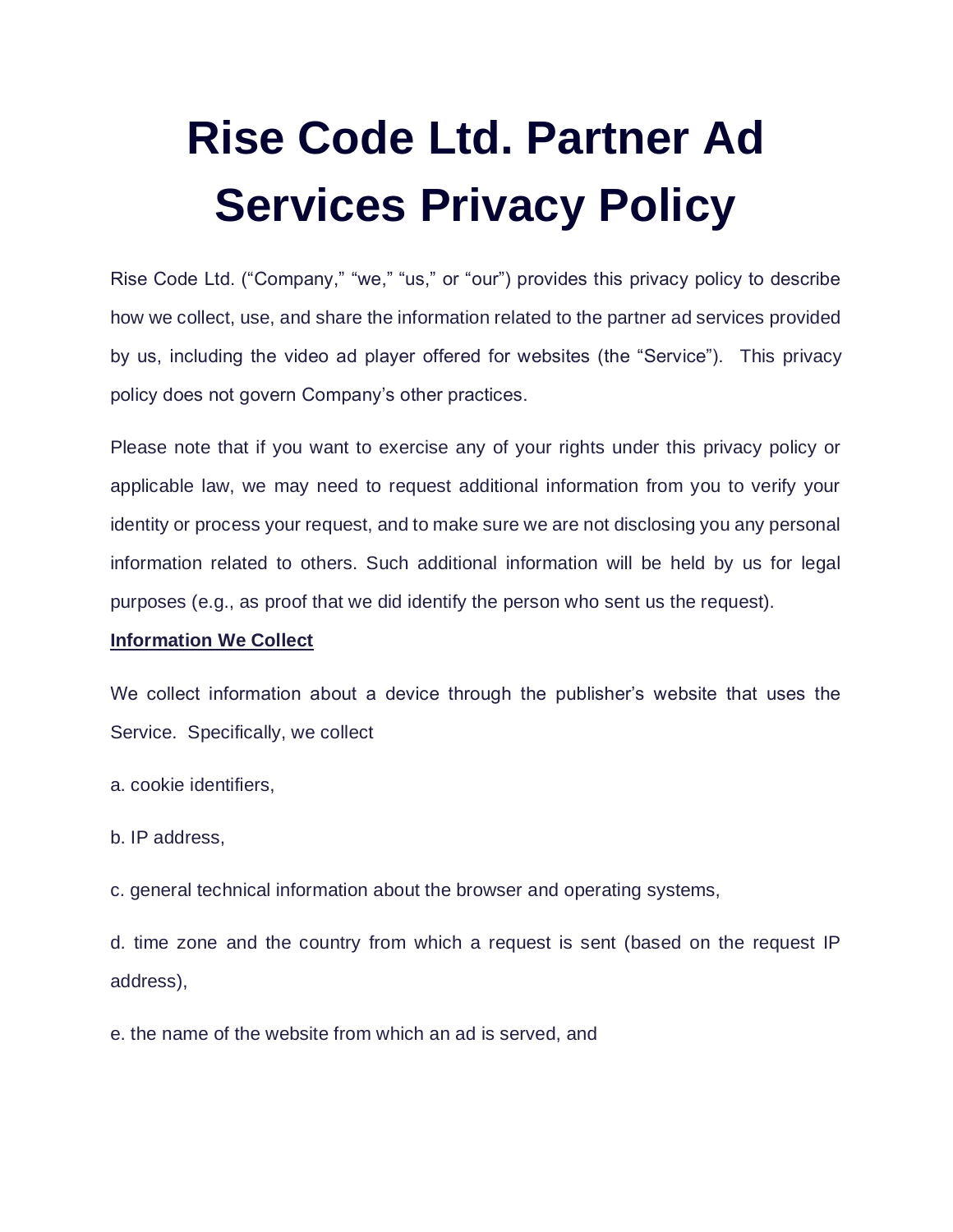f. interactions with the ads shown through the Service, such as an indication of whether an ad was viewed or clicked on.

We may also collect information about a device from our advertising partners, such as a cookie identifier that may be associated with you and the total amount of revenues received as a result of advertising served to a specific cookie identifier.

## **How We Use the Information We Collect**

We may use information about you for any lawful purpose, including the following business and commercial purposes:

o To operate and improve our Service, including to enable the delivery of ads;

o To maintain the security of our Service, including to detect and protect against security incidents, fraud, and illegal activity;

o For legal compliance;

o To resolve any dispute we may have with you or third parties, protect Companys rights, and to enforce our agreements with third parties; or

o As otherwise disclosed at the time information is collected.

## **How We Share the Information We Collect**

We may share the information we collect with other parties, including the following:

o With advertising and marketing customers and partners for the purposes of receiving, or delivering, ads from such customers and partners, as well as for attribution purposes. The list of such third parties can be found here <https://risecodes.com/buyers.pdf>

o With our affiliates; or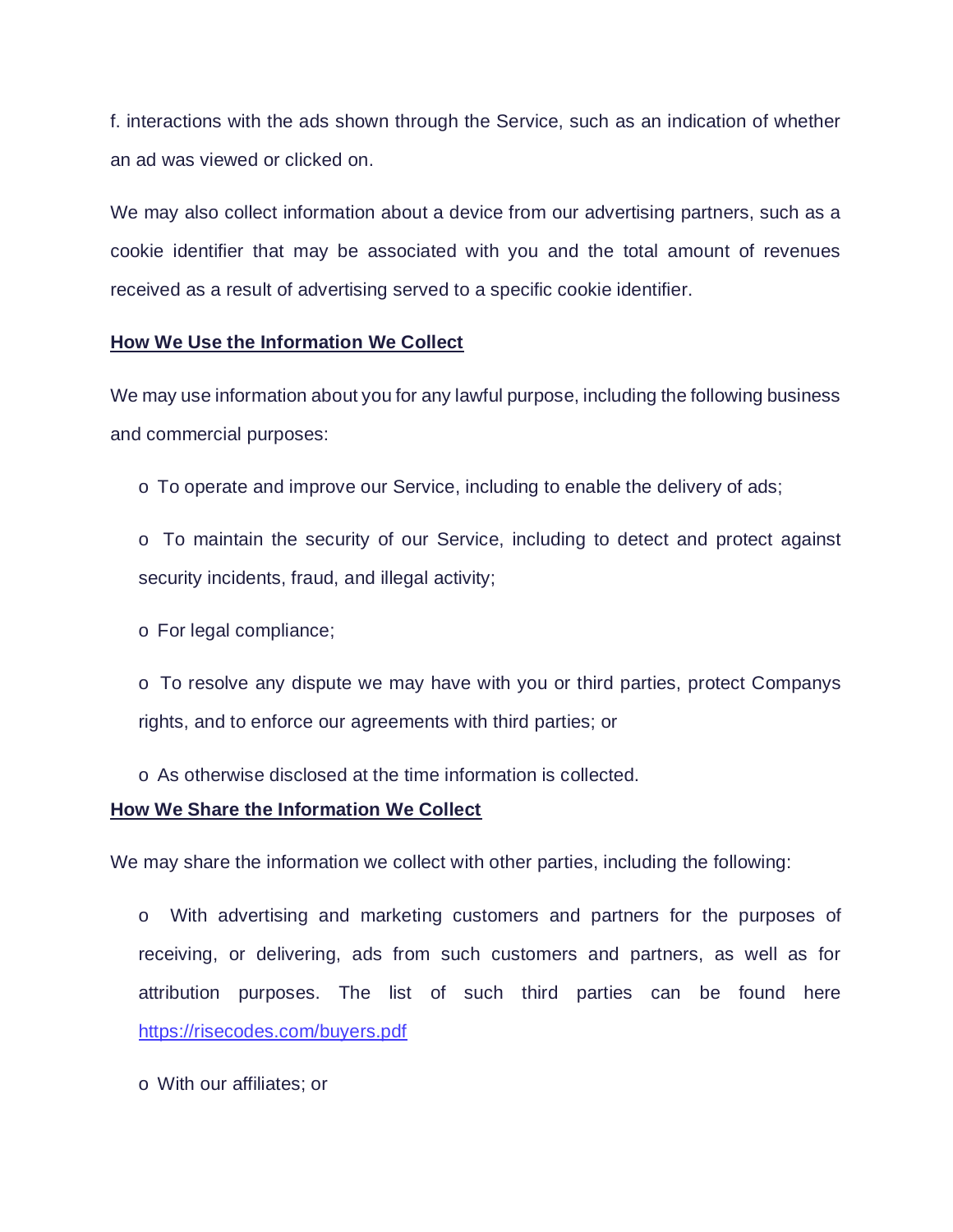o With our service providers for purposes such as analytics, reporting, and storage.

We may also share information with other parties in certain circumstances, including the following:

o As part of a corporate sale, merger, or acquisition, or other transfer of all or part of our assets, including as part of a bankruptcy proceeding;

o Pursuant to a subpoena, court order, governmental inquiry, or other legal process or as otherwise required by law or to protect our rights or the rights of third parties; or

o With your consent.

We may share information that has been de-identified or aggregated without limitation.

#### **Your Choices**

Company's Service allows websites, apps, and other online properties to show video ads to their users. In connection with the Service, we may collect information across these nonaffiliated properties over time. While our partners and customers may engage in interest-based advertising, Company itself does not conduct interest-based advertising through the Service. Interest-based advertising is advertising that is tailored to be more relevant to you based on your Web browsing and/or app usage history across nonaffiliated properties over time.

You may wish to visit the Digital Advertising Alliance ("DAA") Webchoices tool at www.aboutads.info to learn more about this type of advertising and how to opt out of this advertising on websites by companies participating in the DAA self-regulatory program. If you delete your cookies or use a different browser or mobile device, you may need to renew your opt-out choices exercised through the DAA Webchoices tool. Note that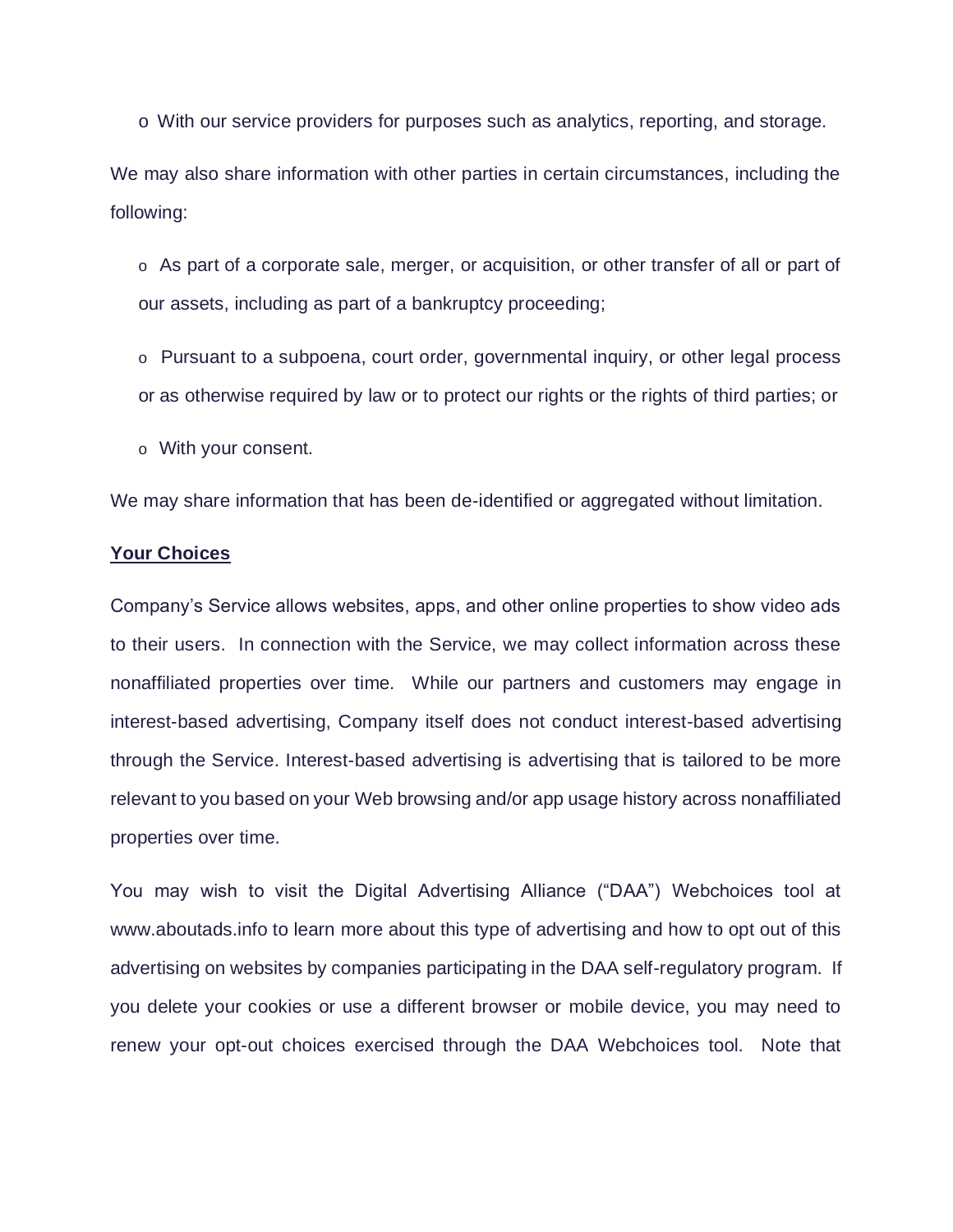electing to opt out will not stop advertising from appearing in your browser or applications. It may make the ads you see less relevant to your interests.

Your browser may offer tools to limit the use of cookies or to delete cookies; however, if you use these tools, the websites you visit may not function as intended.

#### **Third-Party Links**

Advertisements delivered by our partners through the Service may link to third-party websites or mobile apps. Please be advised that we are not responsible for the privacy practices of such other websites or mobile apps and note that the privacy practices of such third parties are not covered by this privacy policy. We encourage you to review the privacy policies of other websites or apps that you use to learn about their privacy practices.

### **Data Retention**

We will process and store information only for the period necessary to achieve the purpose of the storage, or as permitted by law. The criteria used to determine the period of storage of information is the respective statutory retention period. After expiration of that period, the corresponding information is routinely deleted, as long as it is no longer necessary for the fulfillment of a contract or the initiation of a contract.

#### **International Privacy Rights**

This section contains certain disclosures required by the EU General Data Protection Regulation ("GDPR") and applies only to "personal data," as defined by the GDPR, associated with individuals who we deem to be located in the European Economic Area, United Kingdom, or Switzerland.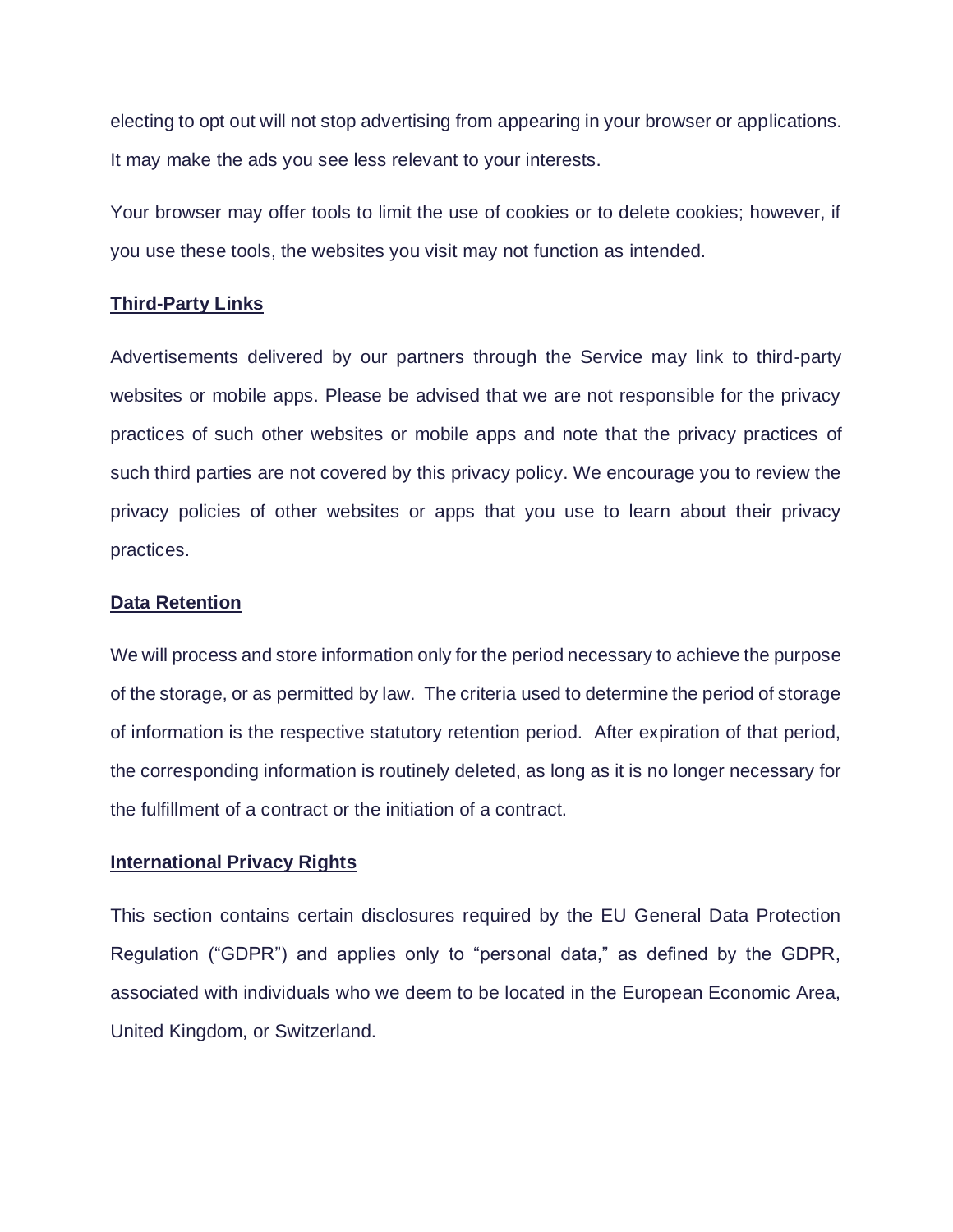**Purpose and Basis of Processing** – If we serve, or share information with advertising partners that use such information for serving personalized ads, we will process personal data for such purpose with your consent. On other occasions, we may process personal data where necessary to fulfill a contract or where required to do this by law. We may also process personal data when it is in our legitimate interests to do this, such as operating our Service and conducting research. We do so when our legitimate interests are not overridden by your data protection rights.

**International Transfers** – Please be aware that the personal data we collect may be transferred to and maintained on servers or databases located outside your state, province, country, or other jurisdiction, where the privacy laws may not be as protective as those in your location. If you are located in the European Economic Area, the United Kingdom, or Switzerland, we will transfer your information to the United States to our partners based on EU standard contractual clauses ("Model Contracts") for transfers of personal data. If you wish to receive a copy of these clauses, please contact us at riseengage-privacy@risecodes.com.

**Data Subject Rights** – Please note that you have the following rights, subject to certain exceptions and limitations:

o The right to request access to the personal data we hold about you;

o The right to request that we rectify or erase your personal data;

o The right to request that we restrict or block the processing of your personal data;

o Under certain circumstances, the right to data portability; and

o Where we previously obtained your consent, the right to withdraw consent to processing your personal data.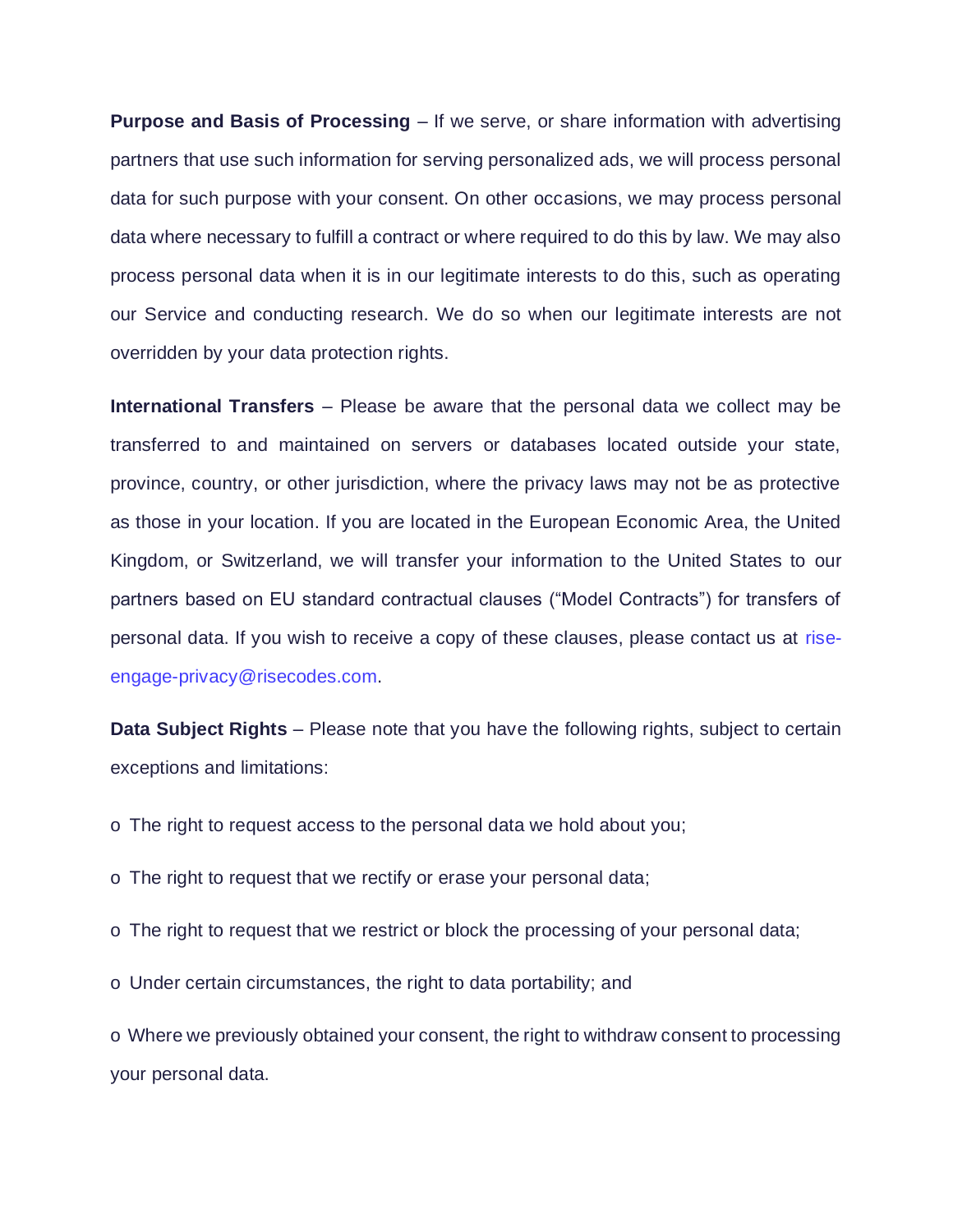To submit a request for exercising your rights, please send an email with your request to the following address: rise-engage-privacy@risecodes.com. Please note that we will process your request subject to verification of your identity. Please also be aware that we may be unable to afford these rights to you under certain circumstances, such as if we are legally prevented from doing so.

**Complaint to Supervisory Authority** – You also have the right to file a complaint with the relevant supervisory authority (e.g. of your country or domicile) where Company has not addressed your concerns.

### **California Privacy Rights**

This section contains disclosures required by the California Consumer Privacy Act ("CCPA") and applies only to "personal information" that is subject to the CCPA.

In many cases, we act as a service provider to collect personal information from, or on behalf of, customers who use our Service. These customers have their own privacy policies that describe how they use information. To the extent that we are processing personal information subject to the CCPA on behalf of a customer in our role as a service provider, you should reach out to that customer directly to exercise your rights under the CCPA.

The remainder of this section provides disclosures for cases where we process personal information about you and are not acting as a service provider to a customer.

**Personal information We Collect, Disclose for a Business Purpose, and Sell** – In the preceding 12 months, we collected the categories of personal information about California consumers identified in the chart below.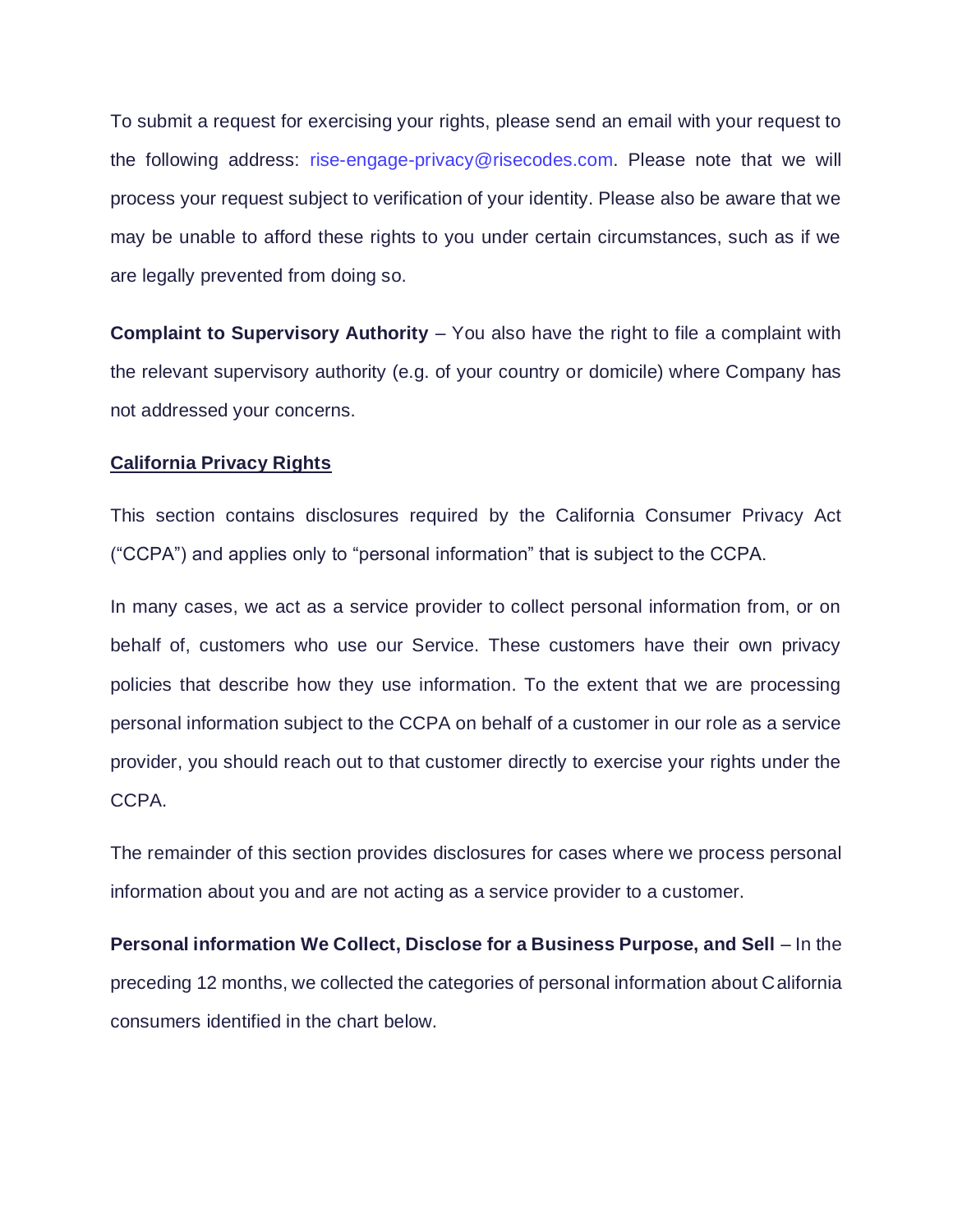| <b>Categories of Personal Information</b>                                                                                                                                           | <b>Disclosed for business</b><br>purposes to the<br>following categories of<br>third parties: | Sold to the<br>following<br>categories of<br>third parties: |
|-------------------------------------------------------------------------------------------------------------------------------------------------------------------------------------|-----------------------------------------------------------------------------------------------|-------------------------------------------------------------|
| Personal and online identifiers (such as<br>first and last name, email address, or<br>unique online identifiers)                                                                    | All categories listed<br>below.                                                               | All categories<br>listed below.                             |
| Internet or other electronic network<br>activity information (such as browsing<br>history, search history, interactions with<br>a website, email, application, or<br>advertisement) | All categories listed<br>below.                                                               | All categories<br>listed below.                             |
| Geolocation information (at a general<br>level, such as city and state)                                                                                                             | All categories listed<br>below.                                                               | All categories<br>listed below.                             |
| Other information about you that is<br>linked to the personal information<br>above                                                                                                  | All categories listed<br>below.                                                               | All categories<br>listed below.                             |

**Categories of Sources** – We collect personal information from the following categories

of sources:

- o Consumers;
- o Publishers;
- o Advertisers;
- o Advertising servers;
- o Analytics providers; and
- o Service providers.

**Why We Collect, Use, and Share California Information** – We use and disclose the personal information we collect for our commercial and business purposes, as further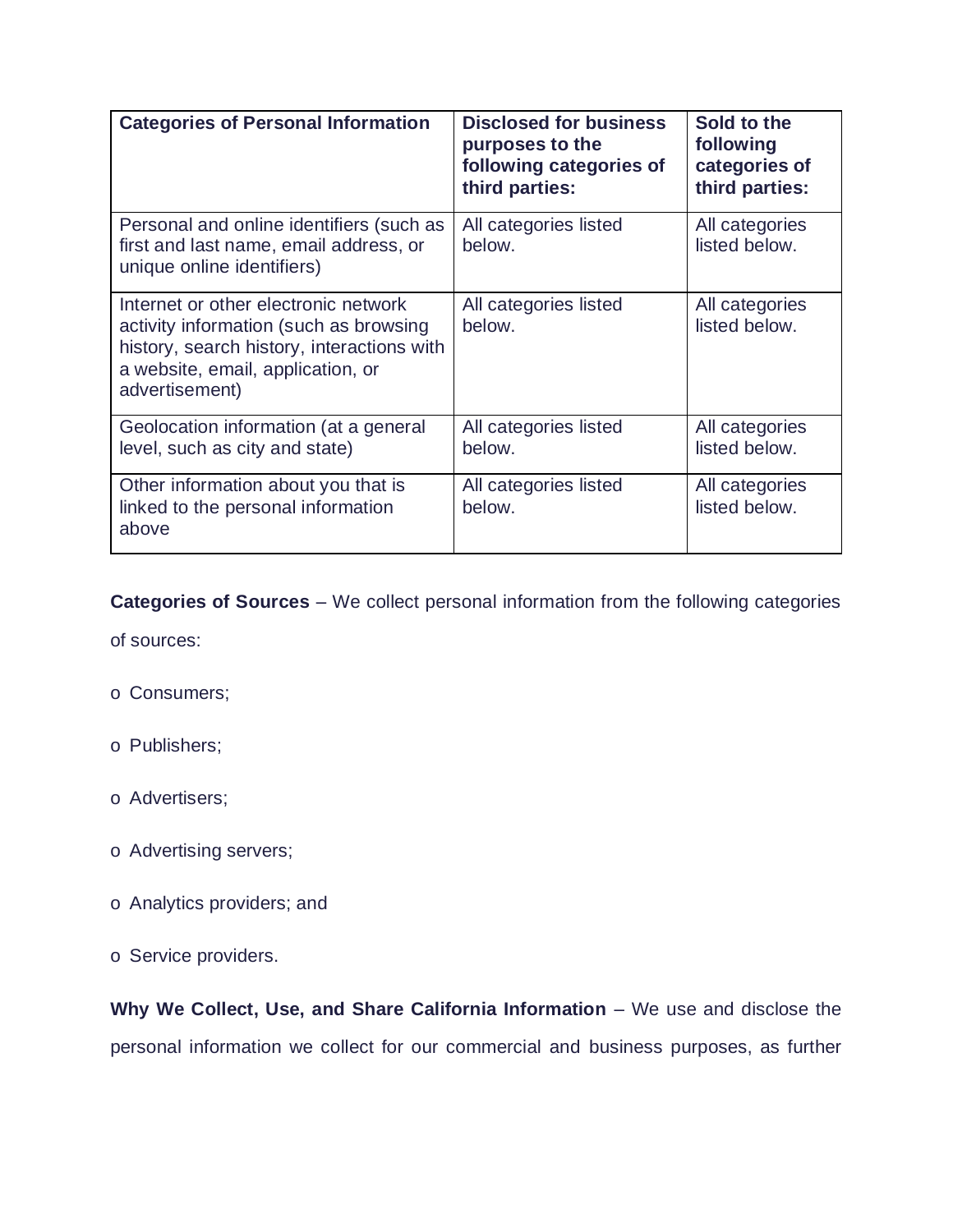described in the "How We Use the Information We Collect" and the "How We Share Your Information" sections of this privacy policy above.

**Recipients of California Information** – We may sell personal information to the following categories of third parties:

- o Advertising/marketing companies;
- o Publishers;
- o Advertising servers; and
- o Attribution companies.

We disclose the categories of personal information listed above to the categories of third parties listed below for business purposes:

- o Advertising/marketing partners;
- o Publishers;
- o Advertising servers;
- o Attribution companies; and
- o Service providers.

Your Rights Regarding Personal Information - California residents have certain rights with respect to the personal information collected by businesses. If you are a California resident, you may exercise the following rights regarding your personal information, subject to certain exceptions and limitations:

o The **right to know** the categories and specific pieces of personal information we use, disclose, collect, and sell about you, the categories of sources from which we collected your personal information, our purposes for collecting or selling your personal information, the categories of your personal information that we have either disclosed or sold for a